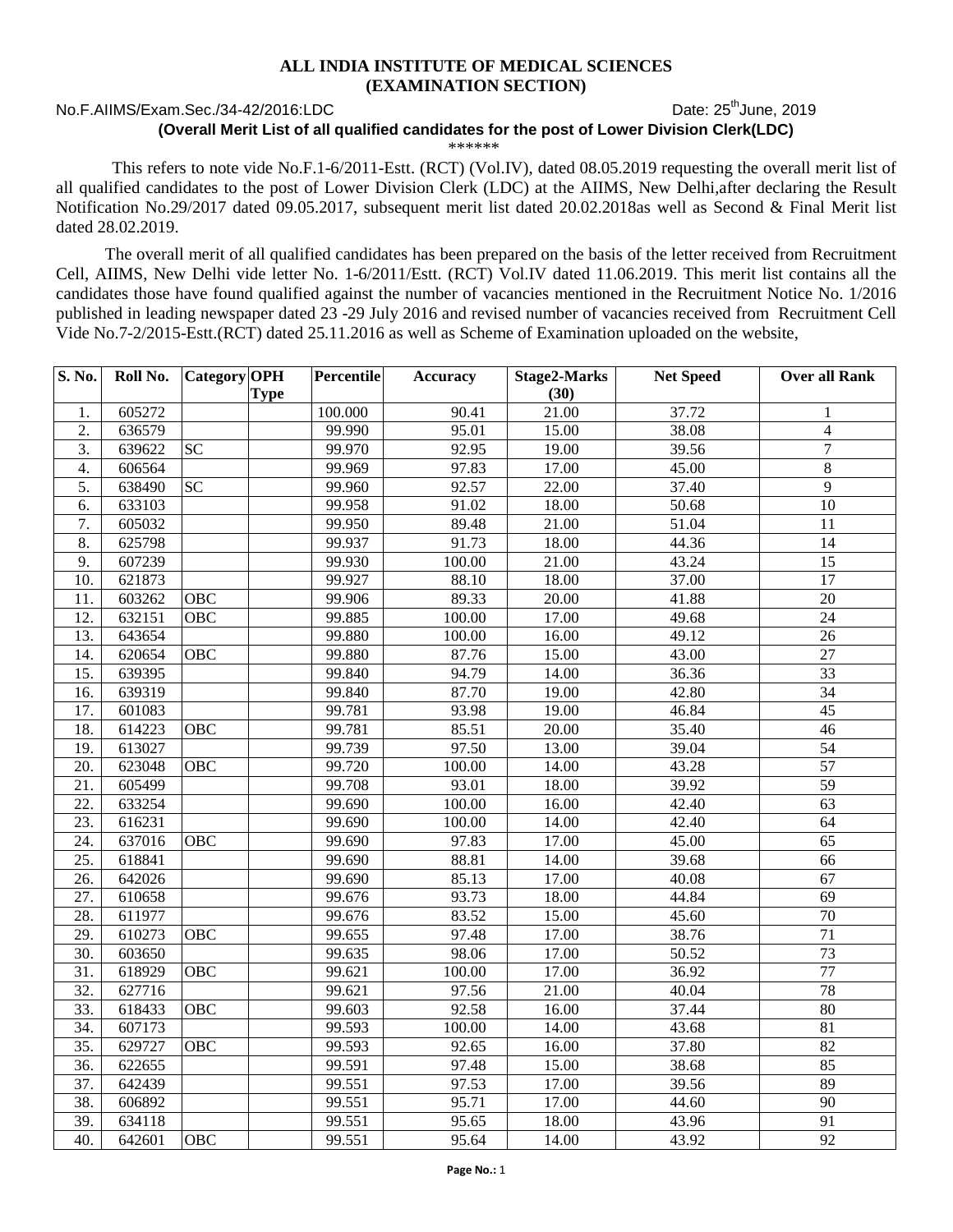| <b>S. No.</b> | Roll No. | Category OPH | <b>Type</b> | Percentile | Accuracy | <b>Stage2-Marks</b><br>(30) | <b>Net Speed</b> | <b>Over all Rank</b> |
|---------------|----------|--------------|-------------|------------|----------|-----------------------------|------------------|----------------------|
| 41.           | 613862   | OBC          |             | 99.520     | 93.52    | 15.00                       | 43.32            | 96                   |
| 42.           | 640284   |              |             | 99.511     | 95.03    | 20.00                       | 38.24            | 100                  |
| 43.           | 639067   |              |             | 99.511     | 92.57    | 21.00                       | 37.40            | 101                  |
| 44.           | 618453   |              |             | 99.471     | 100.00   | 23.00                       | 45.32            | 106                  |
| 45.           | 632091   | OBC          |             | 99.441     | 97.85    | 18.00                       | 45.56            | 114                  |
| 46.           | 641229   |              |             | 99.411     | 97.80    | 17.00                       | 44.52            | 117                  |
| 47.           | 617157   |              |             | 99.411     | 92.74    | 22.00                       | 38.32            | 118                  |
| 48.           | 624057   | <b>SC</b>    |             | 99.405     | 97.31    | 14.00                       | 36.12            | 122                  |
| 49.           | 605867   |              |             | 99.405     | 95.11    | 14.00                       | 38.92            | 123                  |
| 50.           | 614625   |              |             | 99.405     | 93.62    | 15.00                       | 44.04            | 124                  |
| 51.           | 611882   |              |             | 99.405     | 88.66    | 19.00                       | 46.92            | 125                  |
| 52.           | 631545   |              |             | 99.332     | 90.97    | 19.00                       | 40.32            | 133                  |
| 53.           | 624920   |              |             | 99.321     | 90.57    | 19.00                       | 38.40            | 135                  |
| 54.           | 612747   | <b>OBC</b>   |             | 99.311     | 90.45    | 15.00                       | 37.88            | 136                  |
| 55.           | 631089   | OBC          |             | 99.311     | 76.17    | 16.00                       | 35.16            | 139                  |
| 56.           | 614650   |              |             | 99.271     | 97.83    | 12.00                       | 45.16            | 144                  |
| 57.           | 641477   |              |             | 99.271     | 90.37    | 17.00                       | 46.92            | 145                  |
| 58.           | 601528   |              |             | 99.269     | 96.02    | 24.00                       | 48.28            | 148                  |
| 59.           | 605100   |              |             | 99.248     | 87.90    | 18.00                       | 43.60            | 150                  |
| 60.           | 633277   | OBC          |             | 99.231     | 100.00   | 23.00                       | 42.64            | 152                  |
| 61.           | 617045   |              |             | 99.231     | 90.44    | 18.00                       | 37.84            | 153                  |
| 62.           | 604804   | <b>OBC</b>   |             | 99.227     | 97.63    | 15.00                       | 41.28            | 156                  |
| 63.           | 602561   | OBC          |             | 99.227     | 96.27    | 13.00                       | 51.56            | 157                  |
| 64.           | 626249   |              |             | 99.141     | 95.17    | 20.00                       | 39.44            | 173                  |
| 65.           | 635704   |              |             | 99.111     | 95.55    | 15.00                       | 42.96            | 176                  |
| 66.           | 642133   |              |             | 99.111     | 92.86    | 23.00                       | 39.00            | 177                  |
| 67.           | 620163   |              |             | 99.111     | 79.86    | 15.00                       | 35.68            | 179                  |
| 68.           | 605423   | OBC          |             | 99.102     | 97.49    | 20.00                       | 38.84            | 182                  |
| 69.           | 609515   | OBC          |             | 99.102     | 95.81    | 14.00                       | 45.72            | 183                  |
| 70.           | 608233   |              |             | 99.071     | 93.16    | 21.00                       | 40.88            | 185                  |
| 71.           | 642761   |              |             | 99.031     | 97.56    | 22.00                       | 40.00            | 194                  |
| 72.           | 639600   |              |             | 99.031     | 85.55    | 18.00                       | 41.44            | 195                  |
| 73.           | 631899   |              |             | 98.992     | 91.02    | 16.00                       | 40.52            | 204                  |
| 74.           | 623408   |              |             | 98.946     | 97.66    | 18.00                       | 41.80            | 209                  |
| 75.           | 628341   | <b>OBC</b>   |             | 98.946     | 95.43    | 14.00                       | 41.80            | 210                  |
| 76.           | 638655   | <b>OBC</b>   |             | 98.932     | 88.57    | 18.00                       | 38.76            | 216                  |
| 77.           | 639248   |              |             | 98.892     | 100.00   | 16.00                       | 45.68            | 220                  |
| 78.           | 614906   |              |             | 98.892     | 90.05    | 17.00                       | 54.32            | 223                  |
| 79.           | 614508   |              |             | 98.892     | 86.65    | 18.00                       | 38.96            | 225                  |
| 80.           | 622796   |              |             | 98.820     | 90.59    | 21.00                       | 48.16            | 234                  |
| 81.           | 609929   |              |             | 98.820     | 87.46    | 13.00                       | 41.84            | 235                  |
| 82.           | 612915   | OBC          |             | 98.802     | 96.28    | 18.00                       | 51.80            | 238                  |
| 83.           | 603551   | <b>OBC</b>   |             | 98.778     | 97.84    | 14.00                       | 45.36            | 244                  |
| 84.           | 605506   |              |             | 98.778     | 95.65    | 16.00                       | 44.00            | 245                  |
| 85.           | 637419   |              |             | 98.742     | 83.81    | 21.00                       | 36.24            | 249                  |
| 86.           | 609969   | <b>OBC</b>   |             | 98.726     | 90.32    | 15.00                       | 37.32            | 257                  |
| 87.           | 632344   |              |             | 98.726     | 90.29    | 17.00                       | 37.20            | 258                  |
| 88.           | 625109   |              |             | 98.684     | 100.00   | 17.00                       | 46.00            | 261                  |
| 89.           | 605739   | <b>ST</b>    |             | 98.664     | 100.00   | 15.00                       | 49.60            | 263                  |
| 90.           | 602624   |              |             | 98.664     | 100.00   | 14.00                       | 35.28            | 264                  |
| 91.           | 613697   | <b>OBC</b>   |             | 98.664     | 97.83    | 19.00                       | 45.00            | 265                  |
| 92.           | 608929   |              |             | 98.664     | 89.92    | 17.00                       | 35.68            | 266                  |
| 93.           | 638103   |              |             | 98.662     | 100.00   | 17.00                       | 40.60            | 272                  |
| 94.           | 634646   | <b>OBC</b>   |             | 98.662     | 85.77    | 15.00                       | 36.16            | 274                  |
| 95.           | 607879   |              |             | 98.570     | 76.04    | 14.00                       | 38.08            | 284                  |
| 96.           | 614816   | OBC          |             | 98.549     | 88.21    | 21.00                       | 37.40            | 286                  |
| 97.           | 606904   | <b>OBC</b>   |             | 98.517     | 92.75    | 13.00                       | 38.40            | 293                  |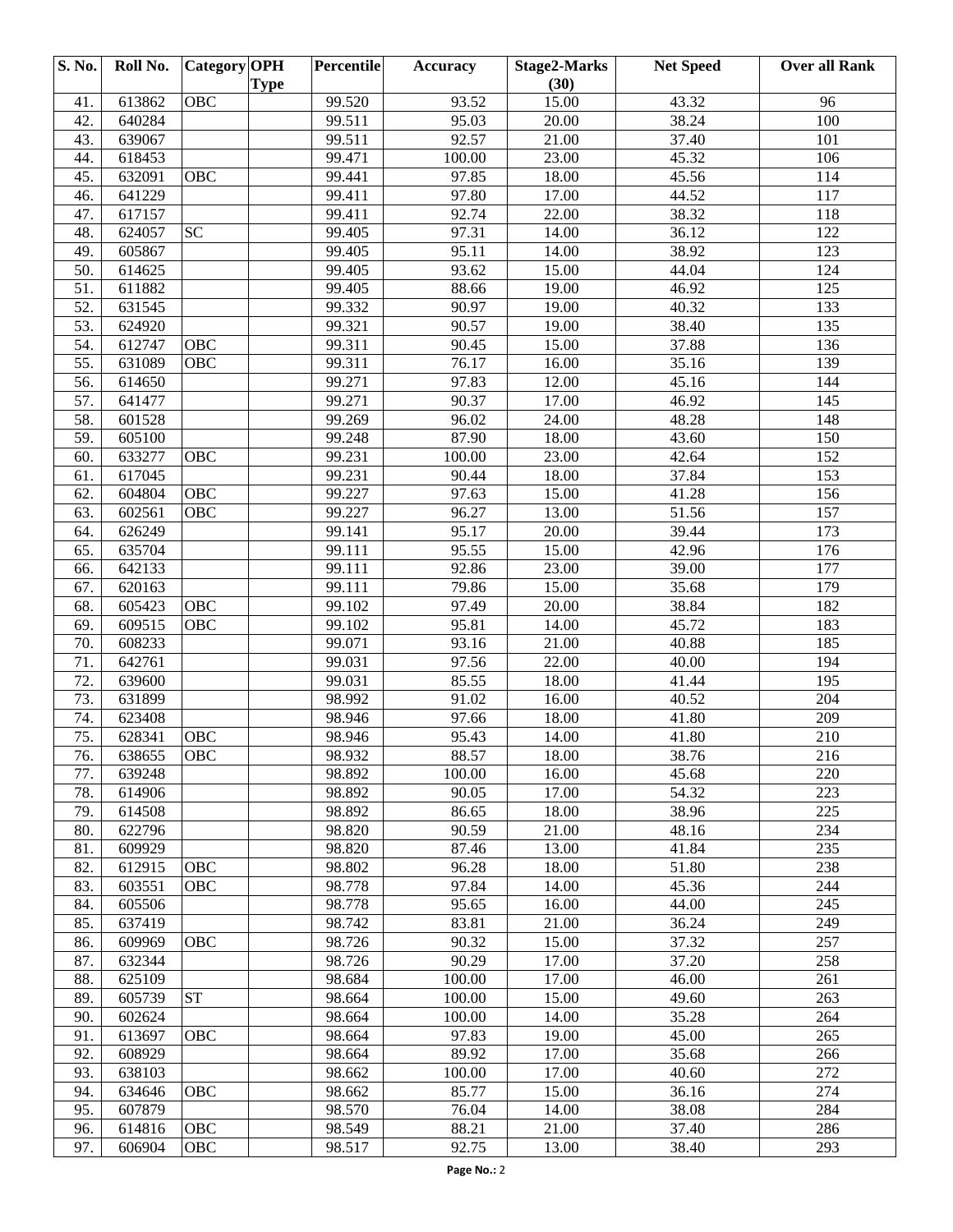| S. No. | Roll No. | Category OPH       | <b>Type</b> | Percentile | <b>Accuracy</b> | <b>Stage2-Marks</b><br>(30) | <b>Net Speed</b> | <b>Over all Rank</b> |
|--------|----------|--------------------|-------------|------------|-----------------|-----------------------------|------------------|----------------------|
| 98.    | 627525   |                    |             | 98.502     | 94.82           | 15.00                       | 36.64            | 299                  |
| 99.    | 640557   |                    |             | 98.462     | 98.26           | 22.00                       | 56.36            | 303                  |
| 100.   | 620690   | OBC                |             | 98.462     | 97.69           | 14.00                       | 42.24            | 304                  |
| 101.   | 642953   |                    |             | 98.462     | 95.69           | 21.00                       | 44.44            | 305                  |
| 102.   | 638277   | <b>OBC</b>         |             | 98.462     | 94.82           | 23.00                       | 36.64            | 306                  |
| 103.   | 601948   |                    |             | 98.455     | 100.00          | 19.00                       | 37.76            | 314                  |
| 104.   | 613578   |                    |             | 98.455     | 92.27           | 18.00                       | 35.80            | 315                  |
| 105.   | 610015   |                    |             | 98.392     | 100.00          | 15.00                       | 42.92            | 320                  |
| 106.   | 630824   | <b>SC</b>          |             | 98.392     | 92.90           | 16.00                       | 39.28            | 321                  |
| 107.   | 630265   | OBC                |             | 98.352     | 97.92           | 15.00                       | 47.16            | 326                  |
| 108.   | 638933   |                    |             | 98.352     | 92.98           | 18.00                       | 52.96            | 327                  |
| 109.   | 642244   | $\overline{O}$ BC  |             | 98.352     | 91.17           | 16.00                       | 41.32            | 328                  |
| 110.   | 639866   |                    |             | 98.352     | 85.70           | 12.00                       | 35.96            | 329                  |
| 111.   | 615142   | $\overline{O}$ BC  |             | 98.330     | 96.15           | 16.00                       | 49.92            | 334                  |
| 112.   | 635420   | OBC                |             | 98.330     | 91.24           | 17.00                       | 41.64            | 335                  |
| 113.   | 605595   |                    |             | 98.298     | 97.64           | 19.00                       | 41.40            | 337                  |
| 114.   | 632726   |                    |             | 98.298     | 94.95           | 19.00                       | 37.64            | 338                  |
| 115.   | 609568   | OBC                |             | 98.298     | 93.48           | 14.00                       | 43.00            | 339                  |
| 116.   | 632578   |                    |             | 98.273     | 87.47           | 14.00                       | 41.88            | 348                  |
| 117.   | 629272   | $\overline{O}$ BC  |             | 98.173     | 92.18           | 16.00                       | 35.36            | 364                  |
| 118.   | 629110   |                    |             | 98.133     | 95.07           | 18.00                       | 38.60            | 368                  |
| 119.   | 608311   |                    |             | 98.121     | 100.00          | 16.00                       | 49.04            | 377                  |
| 120.   | 613377   | <b>OBC</b>         |             | 98.121     | 95.43           | 22.00                       | 41.72            | 378                  |
| 121.   | 615396   |                    |             | 98.043     | 100.00          | 20.00                       | 44.16            | 386                  |
| 122.   | 627794   |                    |             | 98.043     | 86.77           | 17.00                       | 45.92            | 389                  |
| 123.   | 623016   |                    |             | 98.027     | 95.70           | 18.00                       | 44.56            | 395                  |
| 124.   | 604989   | OBC                |             | 98.027     | 95.06           | 14.00                       | 38.52            | 396                  |
| 125.   | 632335   |                    |             | 98.027     | 87.46           | 16.00                       | 41.84            | 397                  |
| 126.   | 622968   | <b>OBC</b>         |             | 97.953     | 100.00          | 13.00                       | 41.40            | 403                  |
| 127.   | 632962   |                    |             | 97.953     | 95.59           | 23.00                       | 43.32            | 404                  |
| 128.   | 640800   |                    |             | 97.953     | 92.51           | 17.00                       | 37.04            | 405                  |
| 129.   | 642790*  | $\ast$             |             | 97.953     | 92.35           | 14.00                       | 36.24            | 406                  |
| 130.   | 618424   |                    |             | 97.953     | 87.93           | 17.00                       | 43.72            | 407                  |
| 131.   | 625536   | OBC                |             | 97.943     | 97.45           | 15.00                       | 38.16            | 413                  |
| 132.   | 607276   |                    |             | 97.943     | 92.35           | 15.00                       | 36.24            | 414                  |
| 133.   | 627995   | <b>OBC</b>         |             | 97.943     | 89.55           | 14.00                       | 42.84            | $\overline{415}$     |
| 134.   | 600275   | <b>OBC</b>         |             | 97.943     | 83.02           | 14.00                       | 39.12            | 418                  |
| 135.   | 614988   |                    |             | 97.853     | 95.66           | 13.00                       | 44.08            | 423                  |
| 136.   | 637746   | OBC                |             | 97.853     | 92.87           | 18.00                       | 39.08            | 424                  |
| 137.   | 618997   |                    |             | 97.803     | 97.51           | 14.00                       | 39.24            | 435                  |
| 138.   | 622919   |                    |             | 97.803     | 95.37           | 12.00                       | 41.16            | 436                  |
| 139.   | 623686   | OBC                |             | 97.803     | 90.60           | 15.00                       | 38.56            | 437                  |
| 140.   | 629512   |                    |             | 97.703     | 100.00          | 12.00                       | 40.16            | 454                  |
| 141.   | 642575   | OBC                |             | 97.703     | 95.38           | 24.00                       | 41.32            | 455                  |
| 142.   | 619095   |                    |             | 97.672     | 97.99           | 13.00                       | 48.80            | 461                  |
| 143.   | 606320   | OBC                |             | 97.672     | 91.00           | 17.00                       | 40.44            | 462                  |
| 144.   | 638336   | OBC                |             | 97.634     | 88.45           | 13.00                       | 38.28            | 468                  |
| 145.   | 616091   | OBC                |             | 97.609     | 95.34           | 16.00                       | 40.96            | 474                  |
| 146.   | 612044   | OBC                | <b>OH</b>   | 97.564     | 87.81           | 13.00                       | 43.24            | 480                  |
| 147.   | 630902   | OBC                |             | 97.546     | 95.51           | 17.00                       | 42.56            | 488                  |
| 148.   | 612840   | OBC                |             | 97.442     | 96.04           | 14.00                       | 48.52            | 507                  |
| 149.   | 643165   | OBC                |             | 97.394     | 89.92           | 16.00                       | 44.60            | 521                  |
| 150.   | 611123   | OBC                | <b>OH</b>   | 97.296     | 88.99           | 19.00                       | 40.40            | 533                  |
| 151.   | 642346   | OBC                |             | 97.144     | 93.32           | 16.00                       | 41.88            | 562                  |
| 152.   | 614844   | OBC                |             | 97.064     | 93.52           | 16.00                       | 43.28            | 578                  |
| 153.   | 601156   | ${\cal S}{\cal T}$ |             | 97.045     | 96.15           | 18.00                       | 49.92            | 585                  |
| 154.   | 626978   | OBC                |             | 97.045     | 95.58           | 16.00                       | 43.24            | 586                  |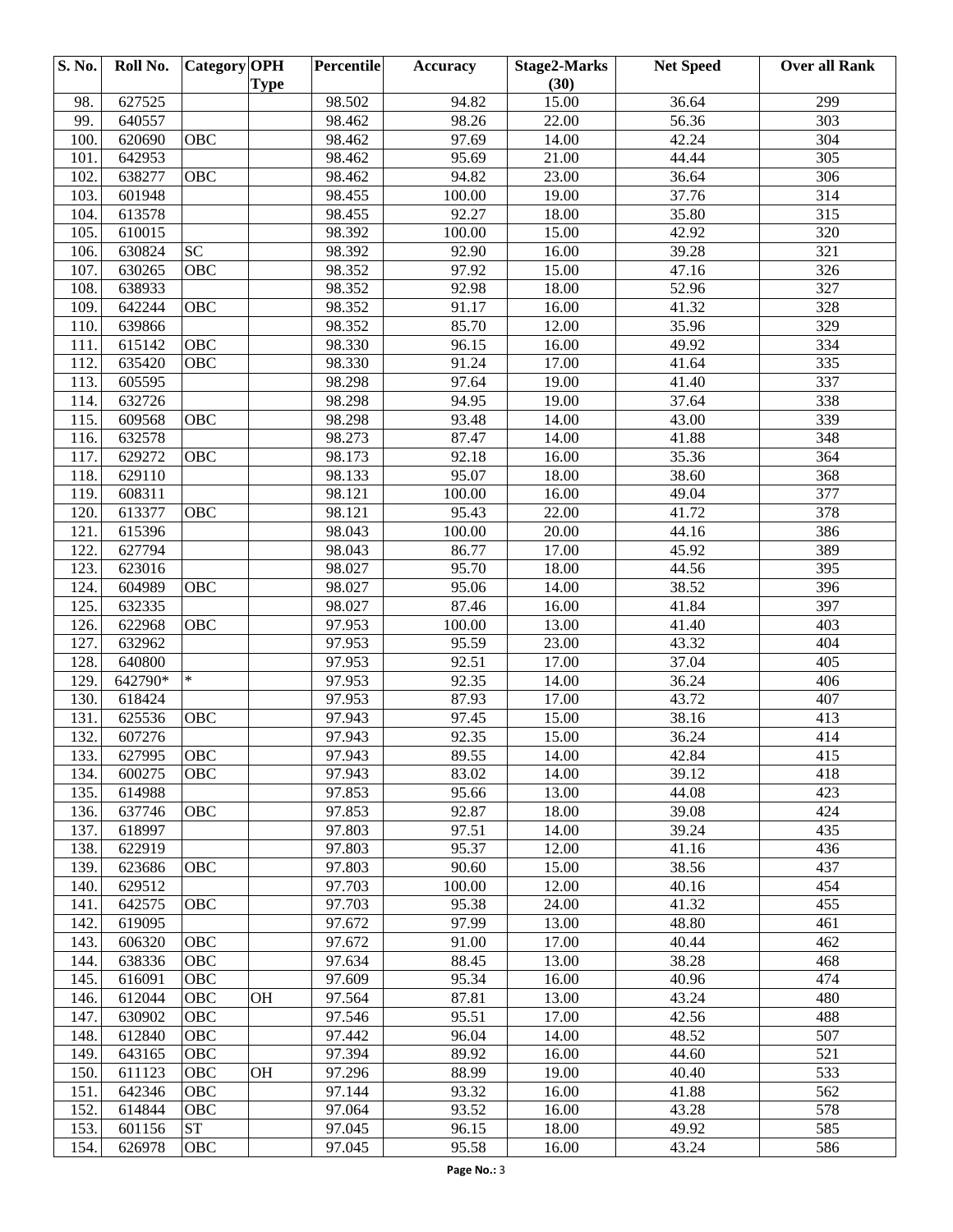| (30)<br><b>Type</b><br>631512<br>OBC<br>97.045<br>53.40<br>155.<br>89.90<br>19.00                                        | 587          |
|--------------------------------------------------------------------------------------------------------------------------|--------------|
|                                                                                                                          |              |
| 602591<br>OBC<br>97.045<br>86.52<br>44.92<br>156.<br>17.00                                                               | 588          |
| 157.<br>606660<br>OBC<br>96.995<br>93.22<br>18.00<br>41.28                                                               | 593          |
| 158.<br>601474<br>OBC<br>96.962<br>97.63<br>15.00<br>41.20                                                               | 601          |
| 605260<br>OBC<br>96.962<br>82.17<br>16.00<br>36.88<br>159.                                                               | 602          |
| 626907<br>OBC<br>96.774<br>100.00<br>13.00<br>42.80<br>160.                                                              | 645          |
| 35.72<br>619802<br>OBC<br>96.774<br>81.70<br>13.00<br>161.                                                               | 646          |
| 162.<br>613644<br>${\cal S}{\cal T}$<br>96.659<br>97.92<br>16.00<br>47.08                                                | 656          |
| 97.88<br>163.<br>602937<br>OBC<br>96.659<br>16.00<br>46.24                                                               | 657          |
| 613243<br>OBC<br>96.575<br>100.00<br>20.00<br>38.64<br>164.                                                              | 681          |
| 165.<br>618317<br>OBC<br>96.575<br>94.36<br>14.00<br>50.16                                                               | 683          |
| 606669<br>OBC<br>96.575<br>78.09<br>13.00<br>35.64<br>166.                                                               | 684          |
| 167.<br>614914<br>OBC<br>96.482<br>97.66<br>19.00<br>41.68                                                               | 694          |
| 168.<br>616593<br>OBC<br>96.375<br>19.00<br>48.56<br>96.04                                                               | 712          |
| 615209<br>OBC<br>96.375<br>95.57<br>17.00<br>43.16<br>169.                                                               | 713          |
| 604343<br>OBC<br>96.367<br>94.92<br>37.36<br>170.<br>14.00                                                               | 715          |
| 630348<br>96.367<br>90.04<br>171.<br>OBC<br>13.00<br>36.16                                                               | 716          |
| ${\cal S}{\cal T}$<br>88.79<br>172.<br>626709<br>96.367<br>13.00<br>39.60                                                | 717          |
| 173.<br>623942<br>OBC<br>96.276<br>13.00<br>95.05<br>38.40                                                               | 731          |
| 609241<br>OBC<br>96.273<br>93.23<br>15.00<br>41.32<br>174.                                                               | 739          |
| 38.72<br>175.<br>619761<br>OBC<br>96.196<br>97.48<br>15.00                                                               | 755          |
| 35.56<br>176.<br>639088<br>OBC<br>96.196<br>97.26<br>18.00                                                               | 756          |
| 613387<br>OBC<br>96.126<br>96.09<br>49.16<br>177.<br>14.00                                                               | 762          |
| 178.<br>613084<br>OBC<br>96.126<br>92.50<br>14.00<br>49.32                                                               | 763          |
| 628120<br>96.126<br>81.52<br>18.00<br>35.28<br>179.<br>OBC                                                               | 764          |
| 180.<br>621343<br>HH<br>95.936<br>95.90<br>15.00<br>46.80                                                                | 802          |
| OBC<br>181.<br>618907<br>95.936<br>84.33<br>20.00<br>37.68                                                               | 805          |
| 182.<br>614685<br>OBC<br>95.936<br>13.00<br>35.32<br>83.46                                                               | 806          |
| 95.886<br>183.<br>620519<br>OBC<br>95.37<br>41.24<br>14.00                                                               | 815          |
| 95.886<br>184.<br>603066<br>OBC<br>90.19<br>18.00<br>36.76                                                               | 816          |
| 185.<br>627240<br>OBC<br>95.806<br>97.53<br>16.00<br>39.56                                                               | 824          |
| 186.<br>607368<br>OBC<br>95.792<br>92.24<br>35.68<br>16.00                                                               | 838          |
| 187.<br>627055<br>OBC<br>95.792<br>87.61<br>15.00<br>35.36                                                               | 840          |
| 188.<br>611888<br>OBC<br>95.792<br>15.00<br>35.96<br>79.98                                                               | 841          |
| 189.<br>609384<br>95.521<br>98.01<br>OBC<br>12.00<br>49.32                                                               | 887          |
| 190.<br>602216<br><b>OBC</b><br>95.521<br>95.59<br>16.00<br>43.40                                                        | 888          |
| 38.72<br>191.<br>OBC<br>95.521<br>95.09<br>13.00<br>629966                                                               | 889          |
| 36.20<br>192.<br>633088<br>OBC<br>95.437<br>90.05<br>16.00                                                               | 903          |
| 637252<br>88.61<br>193.<br>OBC<br>95.437<br>14.00<br>46.68                                                               | 904          |
| 194.<br>615203<br>OBC<br>95.337<br>97.23<br>13.00<br>35.16                                                               | 924          |
| 195.<br>634341<br>VH<br>95.337<br>88.21<br>59.88<br>OBC<br>13.00                                                         | 925          |
| 95.239<br>196.<br>610088<br>OBC<br>88.63<br>19.00<br>38.96                                                               | 937          |
| 95.124<br>197.<br>616119<br>OBC<br>94.92<br>16.00<br>37.40                                                               | 959          |
| 198.<br>95.124<br>37.32<br>604690<br>OBC<br>92.56<br>17.00                                                               | 960          |
| 95.124<br>41.84<br>199.<br>601478<br>OBC<br>87.46<br>22.00                                                               | 961          |
| <b>ST</b><br>200.<br>631256<br>95.097<br>93.45<br>15.00<br>42.80                                                         | 977          |
| 95.027<br>201.<br>640140<br>OBC<br>93.05<br>13.00<br>40.16                                                               | 984          |
| 202.<br>47.80<br>632110<br>OBC<br>94.936<br>95.98<br>16.00                                                               | 998          |
| 203.<br>610651<br>OBC<br>94.936<br>92.06<br>14.00<br>46.40                                                               | 999          |
| 90.57<br>38.40<br>204.<br>624107<br>OBC<br>94.936<br>17.00                                                               | 1000         |
| 205.<br>94.888<br>39.24<br>621722<br>OBC<br>90.75<br>13.00                                                               | 1016         |
| 635301<br>41.24<br>206.<br>OBC<br>94.808<br>97.63<br>15.00<br>207.<br>45.68                                              | 1024<br>1052 |
| 632718<br>OBC<br>94.668<br>100.00<br>16.00                                                                               |              |
| 208.<br>616758<br>OBC<br>94.668<br>96.82<br>20.00<br>60.92<br>613873<br>209.<br>OBC<br>94.668<br>91.45<br>16.00<br>42.76 | 1053<br>1054 |
| 78.83<br>33.52<br>210.<br>636676<br>94.668<br>16.00                                                                      | 1054         |
| 211.<br>620363<br>OBC<br>94.602<br>90.61<br>15.00<br>38.60                                                               | 1067         |